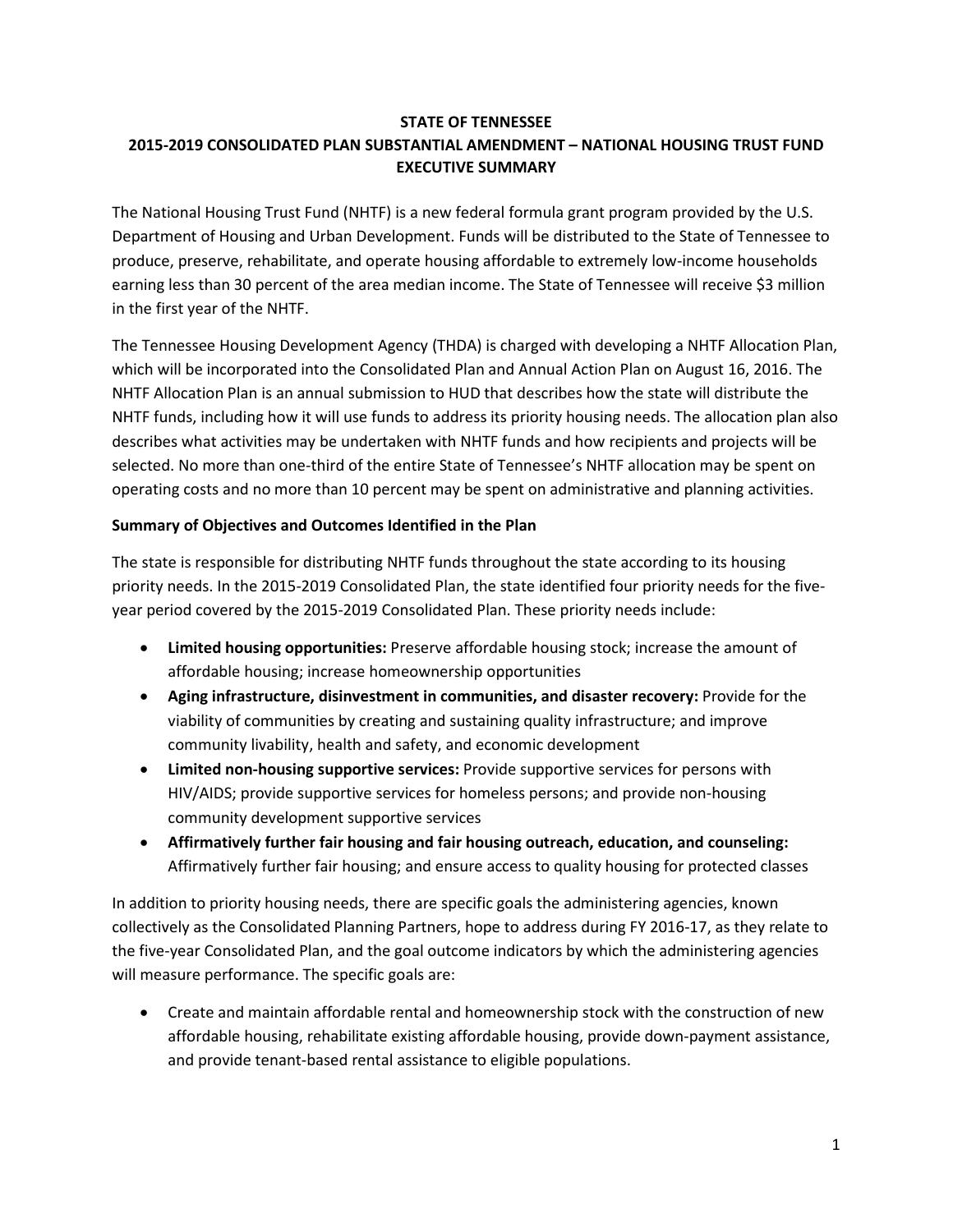- Support homeless facilities to ensure they can continue to meet the needs of Tennessee's homeless population and provide resources to support those who are homeless or at risk of homelessness.
- Provide resources to preserve affordable housing options for those persons with HIV/AIDS.
- Provide resources to cities and communities to update and repair water and sewer systems. Also, create the base of infrastructure that will provide for a high quality of life for individuals, productive capacity for communities, and that will support economic development.
- Provide communities with resources to revitalize public and community infrastructure and assets to improve the livability of communities.
- Provide resources to cities and communities to support job creation, job training, and other job related opportunities.
- Deliver community development programs in a manner that provides maximum assistance not only to economically disadvantaged individuals, but also to economically disadvantaged or lowto moderate-income areas of the state.
- Affirmatively further fair housing by providing training and technical assistance to communities, organizations, realtors, lenders, and other stakeholders. Also provide fair housing counseling, outreach, and education to households, organizations, realtors, lenders, and other stakeholders.

To address these priority housing needs and goals, THDA is developing action steps for the NHTF allocation to meet these needs and goals. Note that the second housing goal listed above was also updated in this substantial amendment to reflect changes to the Emergency Solutions Grant Program in Tennessee.

# **Tennessee National Housing Trust Fund Recipient Eligibility**

THDA does not intend to use sub-grantees in the 2016 funding cycle. A sub-grantee is defined as a designated local jurisdiction to administer the NHTF in a city or county. THDA will distribute NHTF funds by selecting applications submitted by eligible recipients. Eligible recipients include organizations, agencies, and other for-profit and non-profit entities. A recipient must demonstrate the financial capacity necessary to undertake, complete, and manage the proposed project, and have familiarity and understanding of the Federal, State and local housing programs used in conjunction with NHTF funds to ensure compliance with all applicable program requirements and regulations.

# **Tennessee National Housing Trust Fund Eligible Activities**

The NHTF allocation may be used for the production or preservation of affordable housing through acquisition, new construction, reconstruction, and/or rehabilitation of non-luxury housing with suitable amenities. The NHTF allocation in Tennessee will only be for the production and preservation of rental housing for extremely low-income families. According to federal regulations, NHTF-assisted rental housing must meet a minimum affordability period of 30 years.

### **Citizen Participation Process and Consolidated Planning Partnership**

Significant efforts have been undertaken to obtain public input through postings to state websites, social media, newsletters, and newspaper advertisements. All objectives and goals within the plan